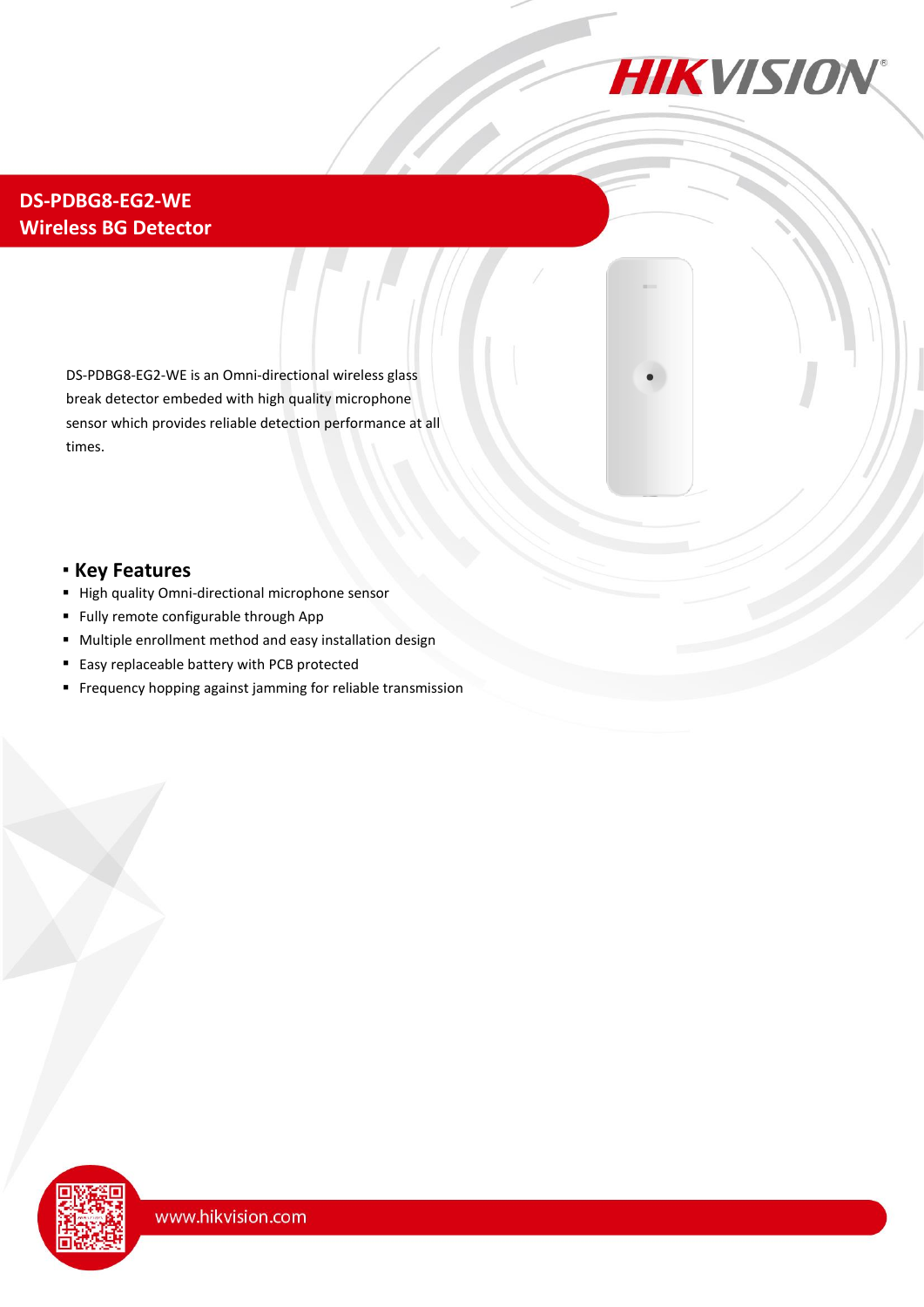

| <b>Specification</b>              |                                                                 |
|-----------------------------------|-----------------------------------------------------------------|
| <b>Detection Performance</b>      |                                                                 |
| <b>Detection Method</b>           | <b>Acoustic Sensor</b>                                          |
| <b>Detection Range</b>            | 8m                                                              |
| <b>Detection Angle</b>            | $120^\circ$                                                     |
| Sensitivity                       | 2m,4m,6m,8m                                                     |
| Glass Type                        | Float, Plate, Tampered, Wired, Laminated Leaded, Double Glazing |
| <b>Glass Thickness</b>            | 2.4mm to 6.4mm                                                  |
| Glass Size                        | $0.3$ m $\times$ 0.3m to 3m $\times$ 3m                         |
| <b>Feature</b>                    |                                                                 |
| <b>Digital Processing</b>         | Support                                                         |
| <b>Tamper Protection</b>          | Front, Rear                                                     |
| <b>Environment Temperature</b>    |                                                                 |
| Indicator                         | Support                                                         |
| Signal Strength Indicator         | Support                                                         |
| <b>Interface</b>                  |                                                                 |
| Alarm Input                       | Normally Closed, Normally Open, Impulse Count                   |
| Power Switch                      | Power Up Enrolling                                              |
| <b>LED Indicator</b>              | Blue(Alarm)                                                     |
| <b>Transmission</b>               |                                                                 |
| <b>Transmission Technology</b>    | <b>Tri-X Wireless</b>                                           |
| <b>Transmission Method</b>        | Two-Way RF Wireless                                             |
| <b>Transmission Frequency</b>     | 868MHz                                                          |
| <b>Transmission Security</b>      | AES-128 Encryption                                              |
| Transmission Range(Free Space)    | 1.6Km                                                           |
| <b>Frequency Hopping</b>          | Support                                                         |
| <b>Enrolling Method</b>           | Power up, Remote ID, QR Code                                    |
| <b>Electrical Characteristics</b> |                                                                 |
| Power Supply                      | <b>Battery Powered</b>                                          |
| <b>Battery Type</b>               | $CR123A \times 2$                                               |
| <b>Typical Voltage</b>            | 3V                                                              |
| <b>Standard Battery Life</b>      | 5 years in work status (being triggered 20 times per day)       |
| General                           |                                                                 |
| <b>Operation Temperature</b>      | -10 °C to 55 °C (14 °F to 131 °F)                               |
| <b>Storage Temperature</b>        | -20 °C to 60 °C (-4 °F to 140 °F)                               |
| <b>Operation Humidity</b>         | 10% to 90%                                                      |
| Dimension(WxHxD)                  | 38.8mm × 107.0mm × 24.5mm                                       |
| Weight                            | 83g                                                             |
| <b>Mounting Method</b>            | Wall, Ceiling                                                   |

### **Available Model**

Application Scenario **Indoor** 

DS-PDBG8-EG2-WE